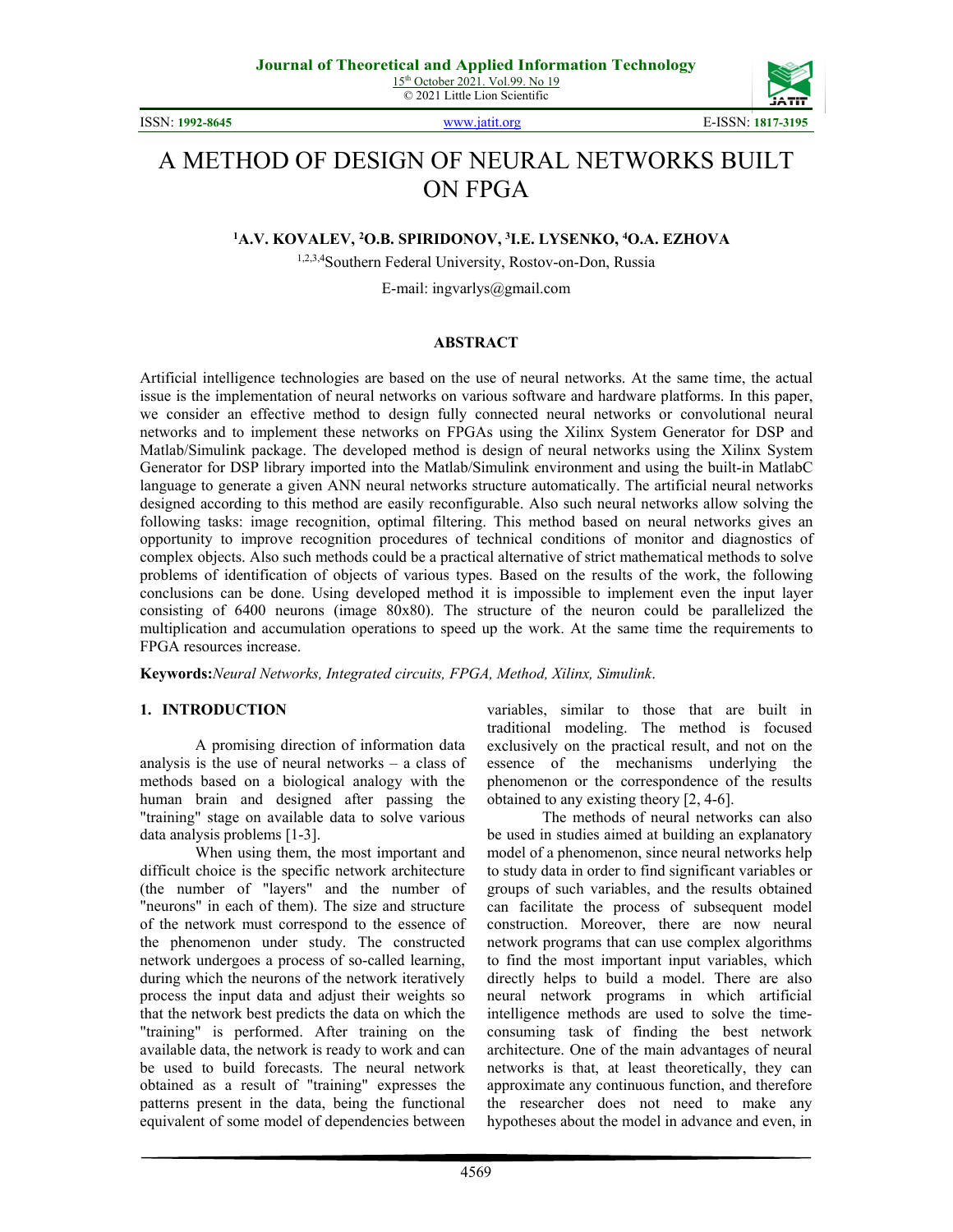ISSN: **1992-8645** [www.jatit.org](http://www.jatit.org/) E-ISSN: **1817-3195**

4570

mathematical methods for solving problems of identifying objects of various types. Artificial neural networks are a paradigm of learning and automatic processing based on the principles of the animal nervous system. Such neural networks are a combination of various systems, called neurons, which are combined with each other, creating excitation at the output.

#### **2. ANALYSIS OF THE CURRENT SITUATION**

Recently, interest in the study and application of neural networks has increased significantly. In this paper, we consider the design of neural networks implemented on FPGAs. FPGA is a platform that are the most suitable for energyefficient systems. Basically, fully connected neural networks or convolutional neural networks are used to implement on FPGA [19-21].

Problems of such prototyping projects are that: either such project is complex and timeconsuming to debug (HDL languages), or the resulting code is not optimal (HDL coders). Design of fully connected and convolutional neural networks using the Xilinx System Generator for DSP is described in [1]. But design of fully connected neural networks with a large number of neurons is quite time-consuming.

Feedforward neural networks implemented on FPGA using the Simulink / Xilinx System Generator for DSP is described in [2]. The increasing popularity of impulse neural networks implemented on FPGA are also presented in [3]. Thus, the approaches of implementation of neural networks of various types (direct propagation, convolutional, pulse) on FPGAs were considered in [3-6]. Literature review shows that the most developed technology is the implementation of feedforward neural networks, convolutional neural networks are the most difficult to implement on FPGA because such types of neural networks are the closest to biological neural networks. Neural networks training is usually done using Matlab (Deep Learning Toolbox) or other tools such as TensorFlow, Shogun, etc. The activation function is regular sigmoid or logical function. In this case, it is necessary to use different approximations of the selected function using the CORDIC, LUT structures built into FPGA. Modeling neural networks functional schemas in Xilinx System Generator makes it much easier and faster to create a project in ISE or Vivado. Often the technology of automatic generation of HDL code and Matlab/Simulink are used, direct writing of HDL

some cases, about which variables are really important [1, 7-10].

Amount of research in the field of artificial intelligence increases every year. The areas of application of artificial intelligence are quite extensive: automation, analysis of large amount of data, smart home technologies, machine vision, etc.

Artificial intelligence technologies are based on the use of neural networks. At the same time, the actual issue is the implementation of neural networks on various software and hardware platforms: programmable logic integrated circuits of the FPGA type (Field Programmable Gate Array), special-purpose integrated circuits (Application-Specific Integrated Circuit, ASIC), GPU, CPU, etc. FPGAs work best in low-power mobile systems. ASICs have the highest performance, but they have a downside: the high development cost [11-14].

The usual methods of prototyping projects based on neural networks implemented on FPGAs are the use of HDL languages, HDL encoders, and graphical programming. Problems of such prototyping projects are that: either such project is complex and time-consuming to debug (HDL languages), or the resulting code is not optimal (HDL coders), or it takes a lot of time to develop a project and the neural network is difficult to reconfigure (graphical programming). To eliminate this problem, the method described in this paper is proposed [15-18].

In this paper, we consider an effective method to design fully connected neural networks or convolutional neural networks and to implement these networks on FPGAs using the Xilinx System Generator for DSP and Matlab/Simulink package. Neural networks designed according developed method are easily reconfigurable and allow solving the following tasks: image recognition, optimal filtering.

The method consists in designing convolutional neural networks using the Xilinx System Generator for DSP library, imported into the Matlab/Simulink environment, and using the built-in MatlabC language to automatically generate a given neural network structure. The artificial neural networks generated by this method are easily reconfigurable and allow solving the following tasks: image recognition, optimal filtering. It is obvious that the use of artificial intelligence methods based on neural networks will, among other things, bring to a qualitatively new level the procedures for recognizing technical states when monitoring and diagnosing complex objects, as well as become a practical alternative to strict

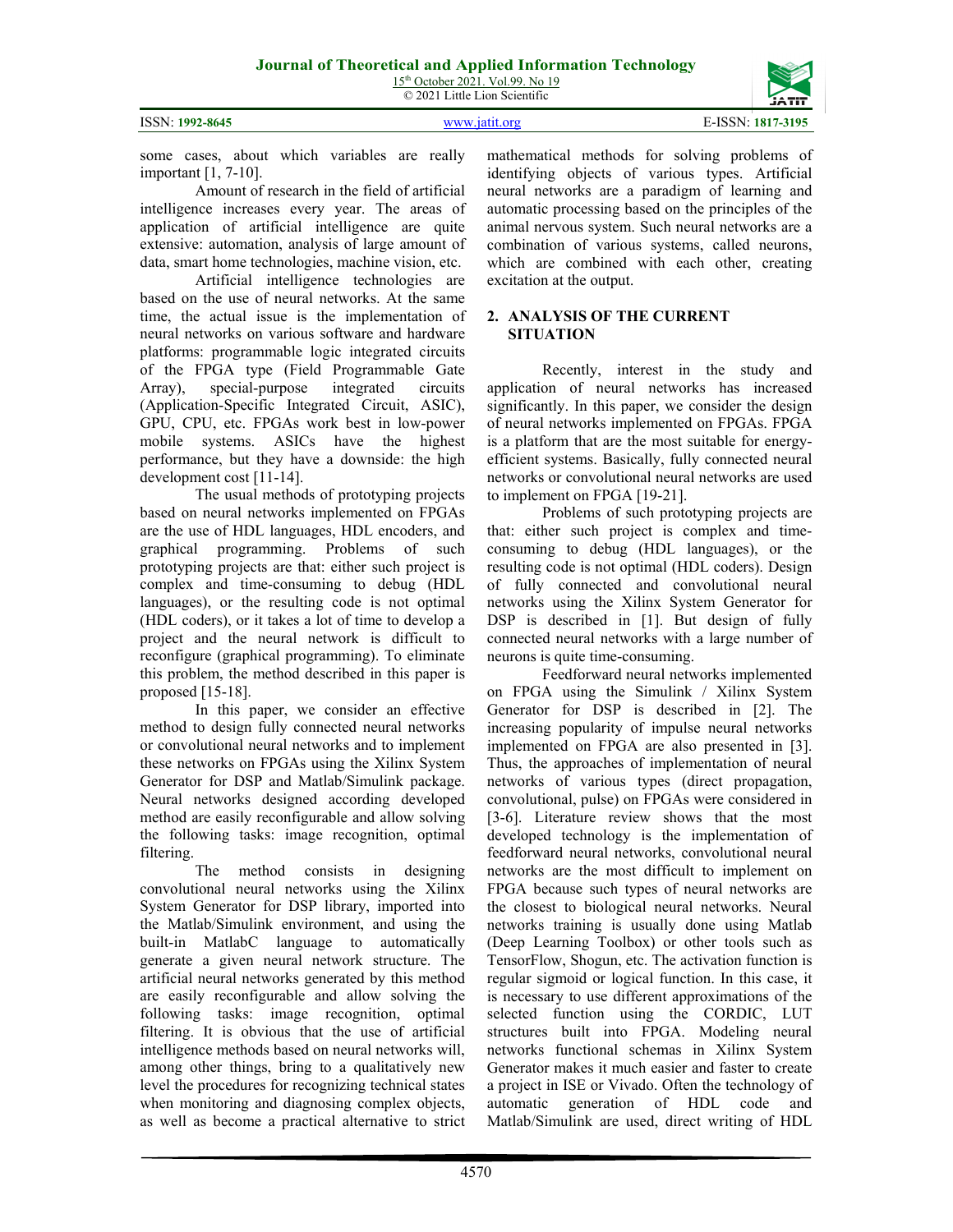15<sup>th</sup> October 2021. Vol.99. No 19 © 2021 Little Lion Scientific

|                 |                            | ------            |
|-----------------|----------------------------|-------------------|
| ISSN: 1992-8645 | $\frac{1}{2}$ WWW 1951 ore | E-ISSN: 1817-3195 |

code in hardware development environments (Vivado, Quartus) is rarely used. Result of analysis of the implementation of neural networks on FPGAs shows that the most reasonable choise is design of fully connected neural networks or convolutional neural networks. These networks is implemented on the target platform using of Matlab/Simulink and the Xilinx System Generator library.

#### **3. NEURAL NETWORKS DESIGN FLOW IMPLEMENTED ON FPGA**

In this paper a method solving the problem mentioned above is proposed. The method is design of neural networks using the Xilinx System Generator for DSP library imported into the Matlab/Simulink environment and using the built-in Matlab C language to generate the specified neural networks structure automatically. The neural networks designed according to this method are easily reconfigurable and allow solving the following tasks: image recognition, optimal filtering. This method based on neural networks gives an opportunity to improve recognition procedures of technical conditions of monitor and diagnostics of complex objects. Also such methods could be a practical alternative of strict mathematical methods [7] to solve problems of identification of objects of various types.

The developed design flow of neural networks using Matlab/Simulink and the Xilinx System Generator library is shown in Figure 1. In this diagram the operations that are performed using the neural networks design, training and testing tools with the appropriate libraries (TensorFlow, Keras) are highlighted in orange, the letters ANN designate a neural network. The operations performed in the Simulink/Xilinx System are highlighted in green. These green operations are necessary to prepare the project to implement the neural networks on the target platform. The Xilinx element library is described in [8]. Creating your own library is necessary to design the neural networks architecture in Simulink/SysGen automatically. A description of work in Simulink and generating a model with commands is presented in [9].

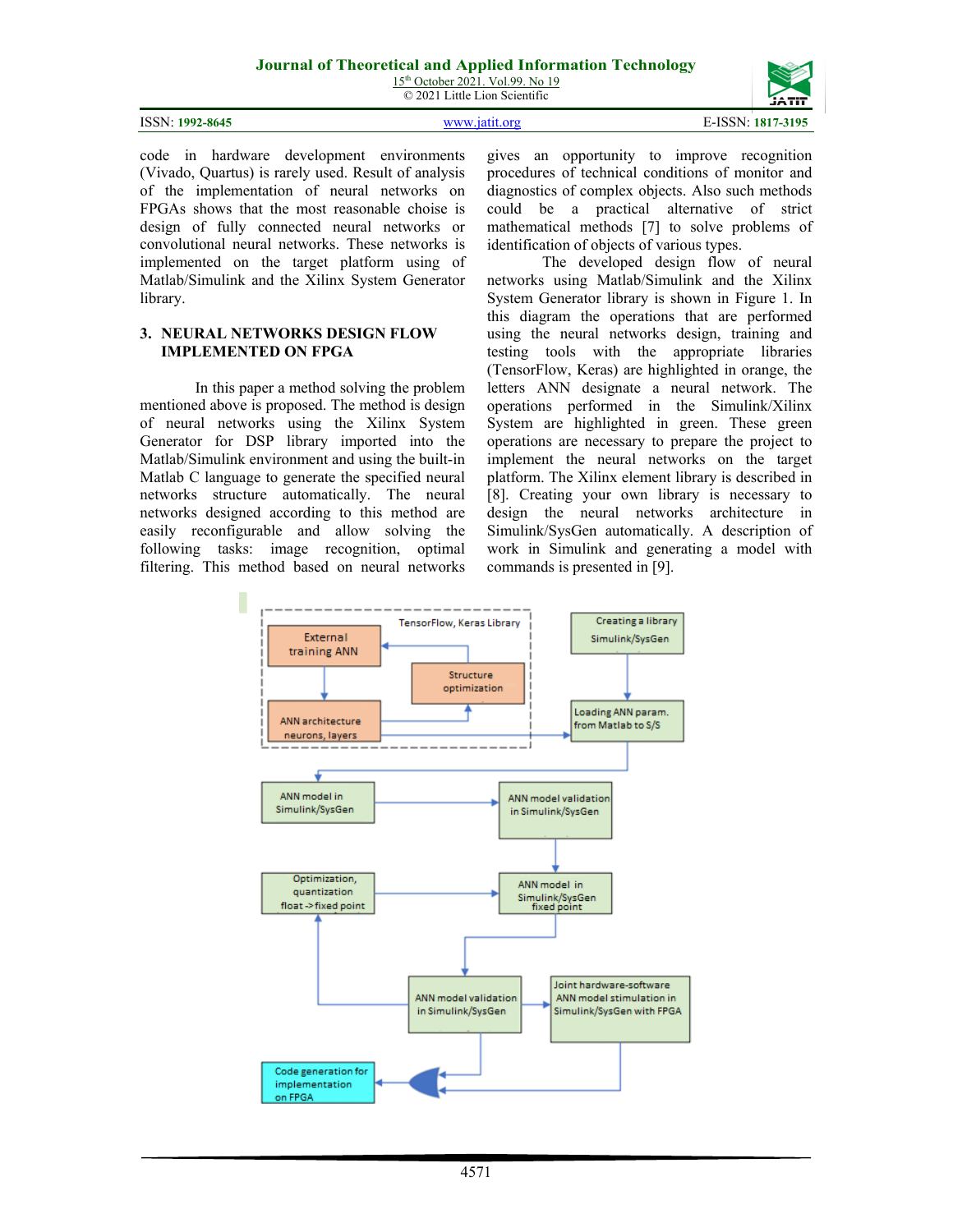| ISSN: 1992-8645 | MWW 1911 Ore | E-ISSN:<br>1817-3195 |
|-----------------|--------------|----------------------|

In this paper the structure of the convolutional neural network is taken as a basis of automatic generation according to the developed

method. The structure of the single-channel convolutional neural network is shown in Figure 2.



*Figure 2: Convolutional Neural Network Structure*

In the Figure 2 the "Image storage" block is a set of components (RAM, ROM). In cells of RAM images are stored. These images are fed to the input in a streamed form. The "Image storage" block generated with blocks Simulink/SysGen is presented in the Figure 3.



*Figure 3: "Image Storage" Block*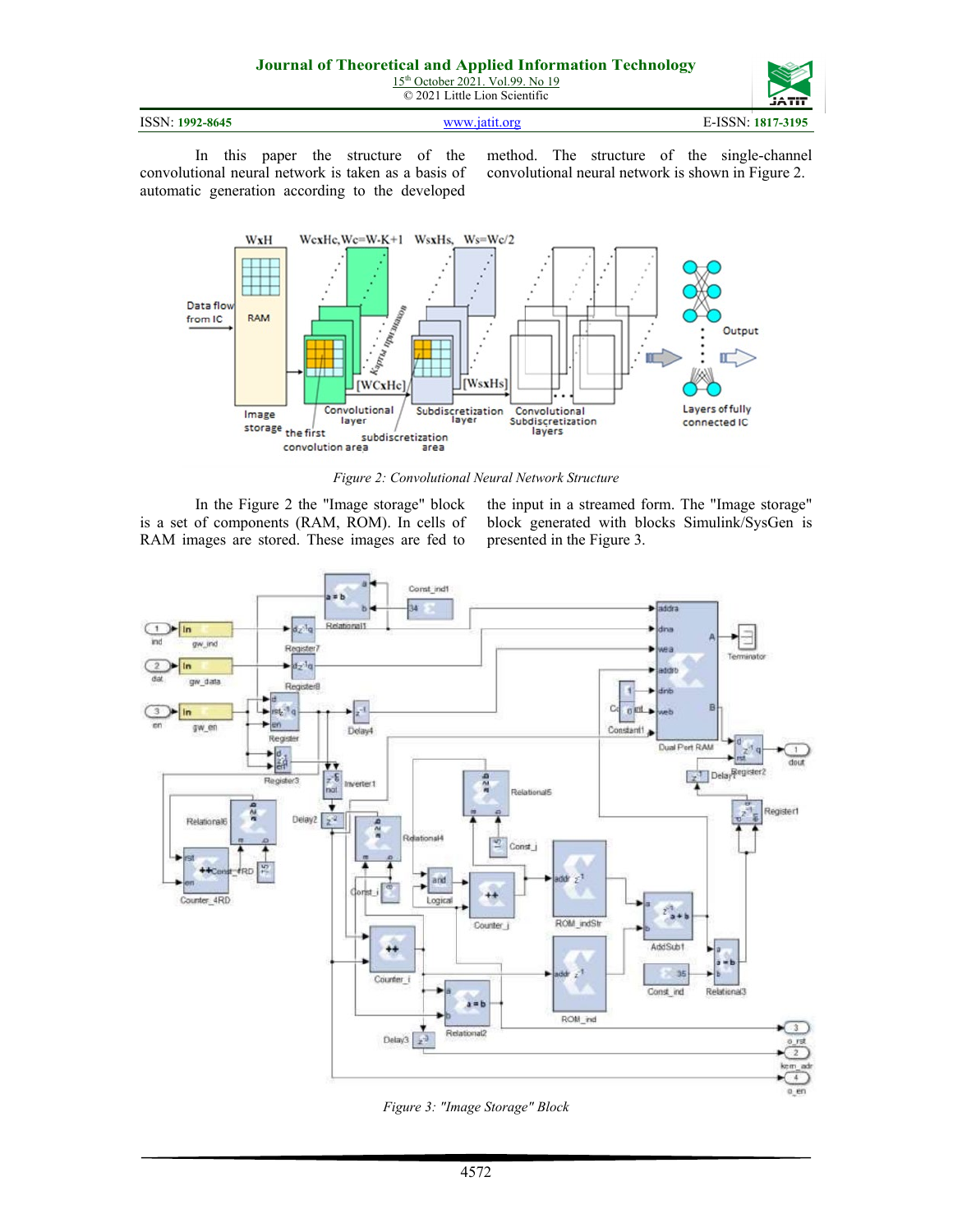#### **Journal of Theoretical and Applied Information Technology** 15<sup>th</sup> October 2021. Vol.99. No 19 © 2021 Little Lion Scientific



|  | ISSN: 1992-8645 |
|--|-----------------|
|--|-----------------|

The tasks of the convolutional layer is to formate a two-dimensional convolution between the input image and the core of the convolution filter. The subsampling layer reduces the image by 2 times (horizontally and vertically). After the twodimensional convolution and subsampling operations the signal from all streams, associated with the number of feature maps, is multiplexed into a single stream and fed to the fully connected part of the neural network.

Automatic generation of the neural network structure involves writing scripts in Matlab for each individual Simulink/SysGen block (layers of convolution, subsampling, PNS neurons), as well as connecting them to each other in a single structure.

For the convenience of working with the neural network in the Simulink/Xilinx System it is necessary to create a library of those elements that is used in the developed neural network. The basis of the neuron (Neuronxo) is shown in Figure 4.



*Figure 4: The Basis of a Fully Connected Neural Network Neuron*

The basis of a fully connected neural network neuron for a floating pointneural network is shown in Figure 5. Using such a neuron it is possible to generate both a parallel structure with a multiplexer and a chain structure.



*Figure 5: The Basis of a Neuron of a Fully Connected Neural Network*

In the process of generating a neural network, a counter, a multiplexer depending on the number of input values, as well as an activation function block are added to the neuron. An activation function block is shown in Figure 6.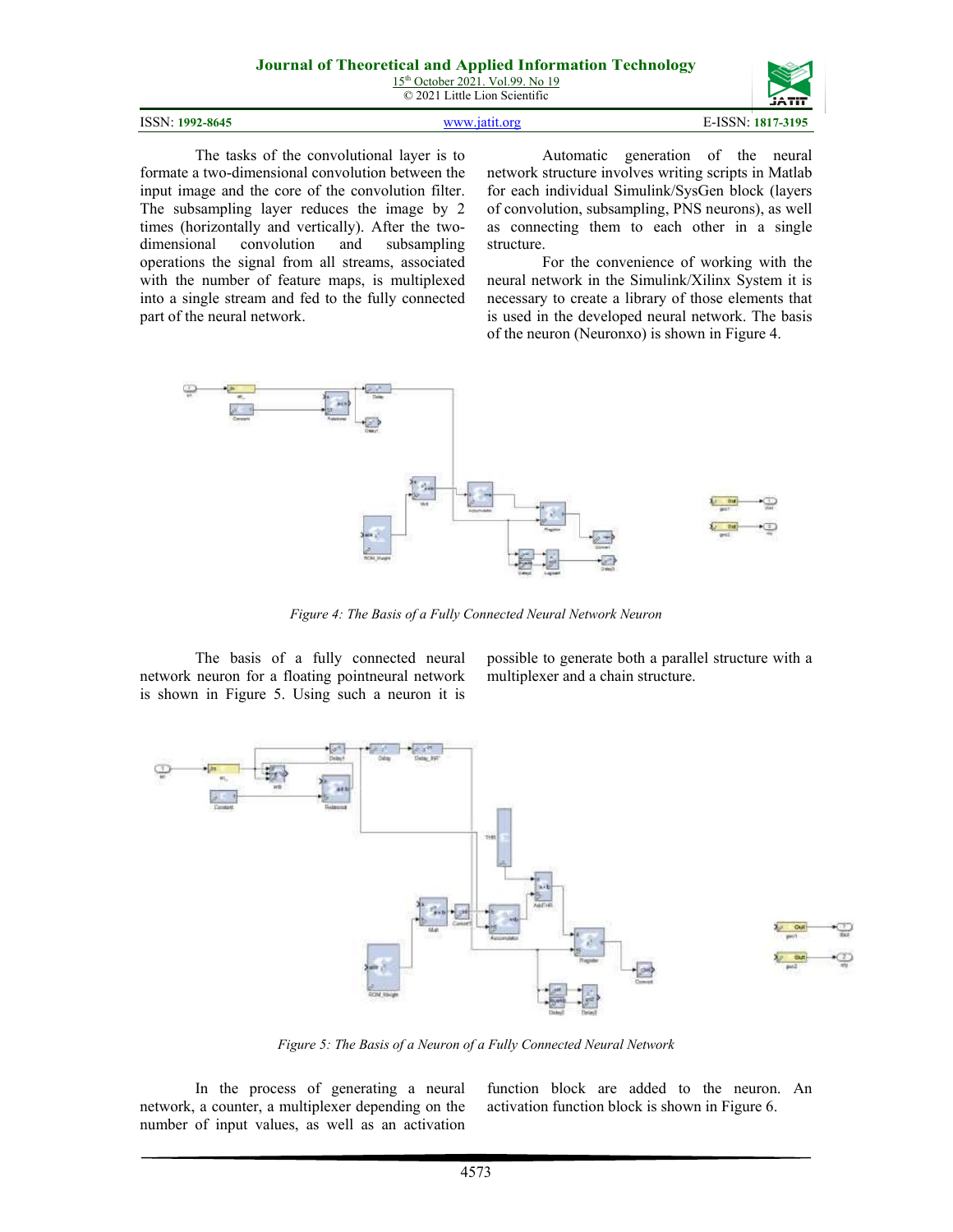15<sup>th</sup> October 2021. Vol.99. No 19 © 2021 Little Lion Scientific



*Figure 6: Activation Function*

The time diagram of the activation function in Simulink/SysGen is shown in Figure 7. An example of an automatically generated

artificial neural network containing 3 layers and 15 neurons is shown in Figure 8.

Figure 9 shows a model of a convolutional layer of a single map (6x6 in 4x4) with a 3x3 core in Simulink/System Generator.

Figure 10 shows the result of modeling the operation of the model shown in Figure 9.



*Figure 7: The Result of the Activation Function*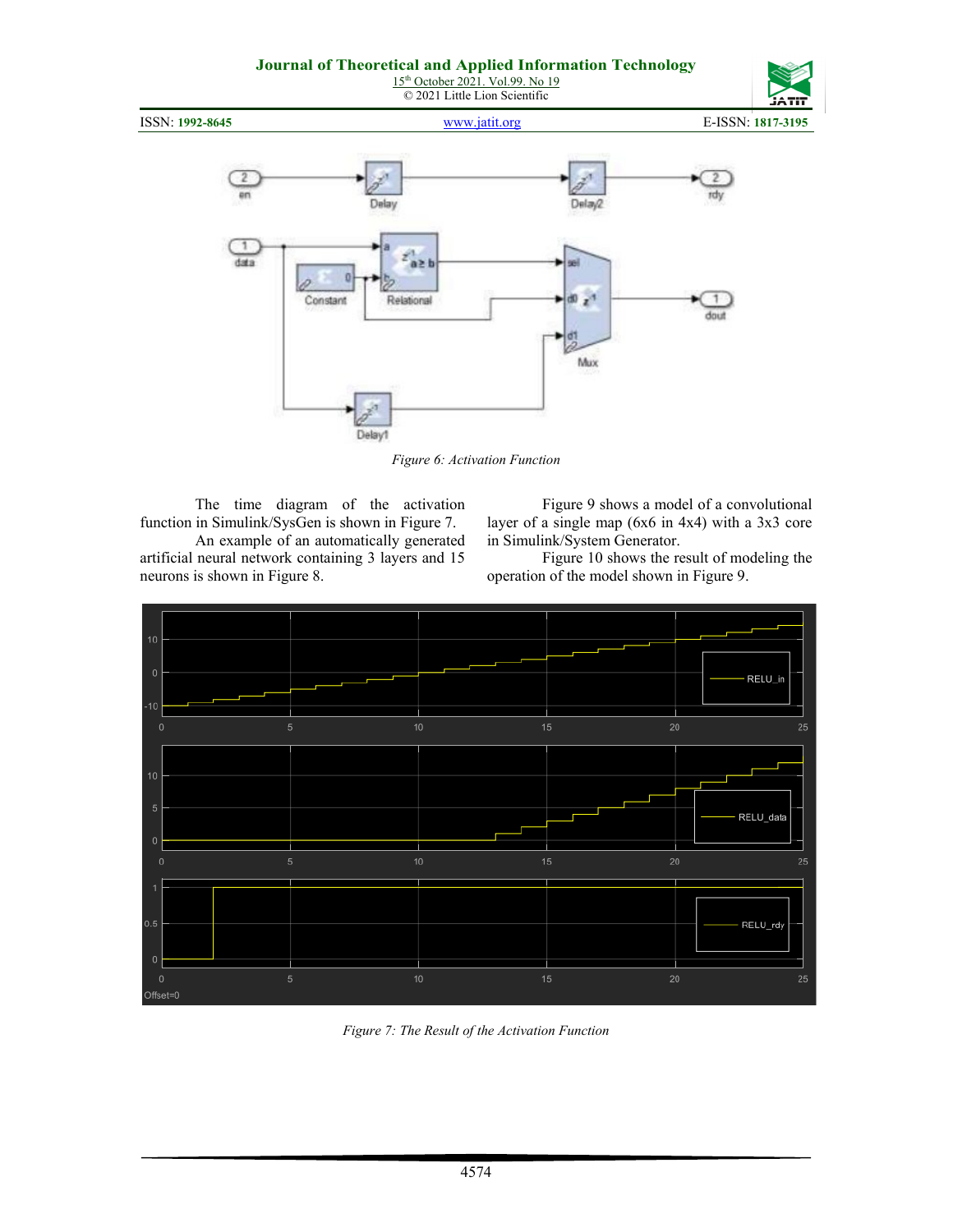#### **Journal of Theoretical and Applied Information Technology** 15<sup>th</sup> October 2021. Vol.99. No 19

© 2021 Little Lion Scientific



ISSN: **1992-8645** [www.jatit.org](http://www.jatit.org/) E-ISSN: **1817-3195**



*Figure 8: Automatically Generated Artificial Neural Network*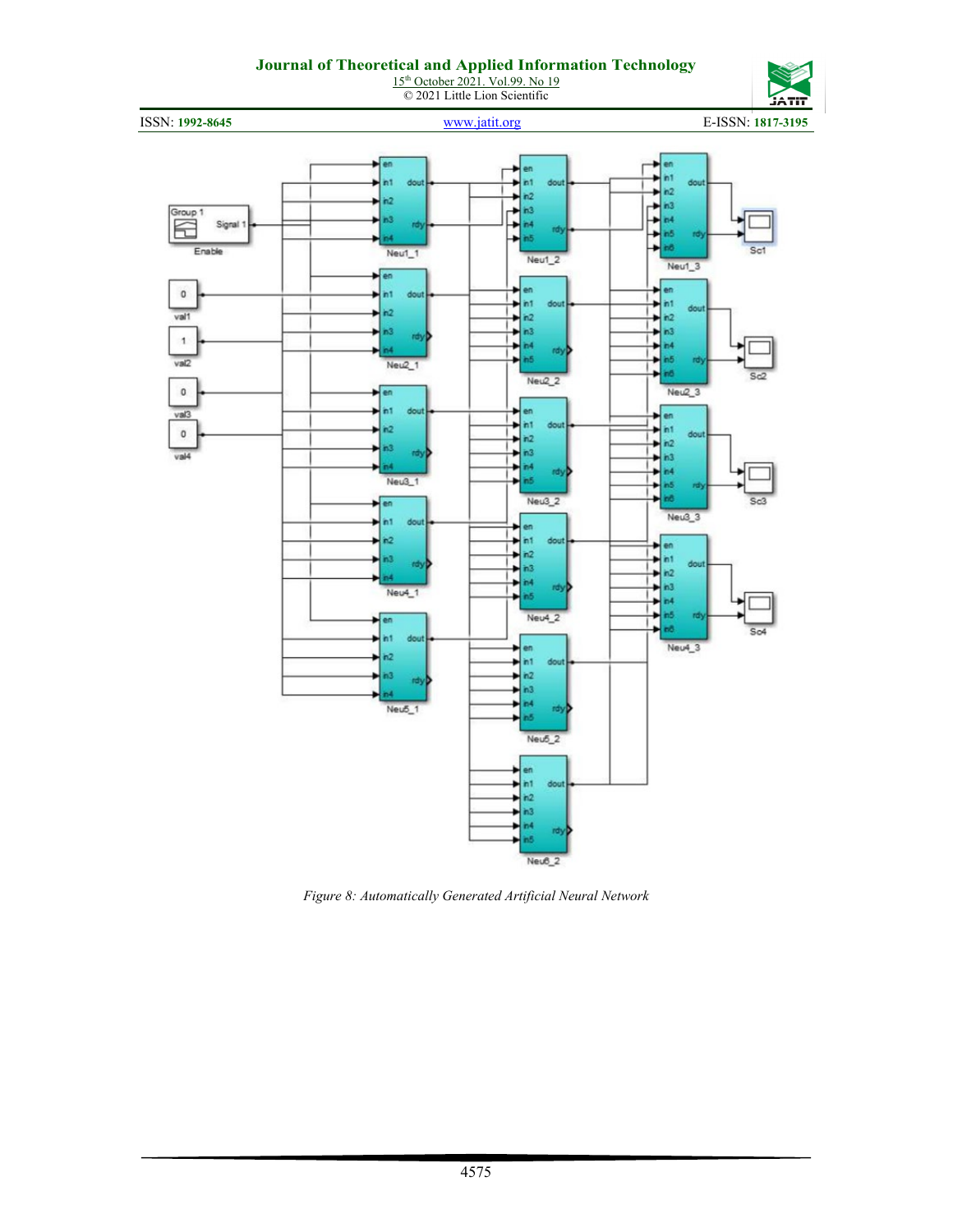15<sup>th</sup> October 2021. Vol.99. No 19 © 2021 Little Lion Scientific







*Figure 9: Convolutional Layer Model*



*Figure 10: Modeling the Operation of a Convolutional Layer*

#### **4. RESULTS OF NEURAL NETWORK IMPLEMENTATION ON FPGA**

To estimate the resource consumption of FPGA (KintexUltraScale xcku040-2 - effva1156) a

neural network consisting of three layers (1 layer – 32 neurons, 2 layer – 32 neurons, 3 output layer – 2 neurons) is used. It should be noted that this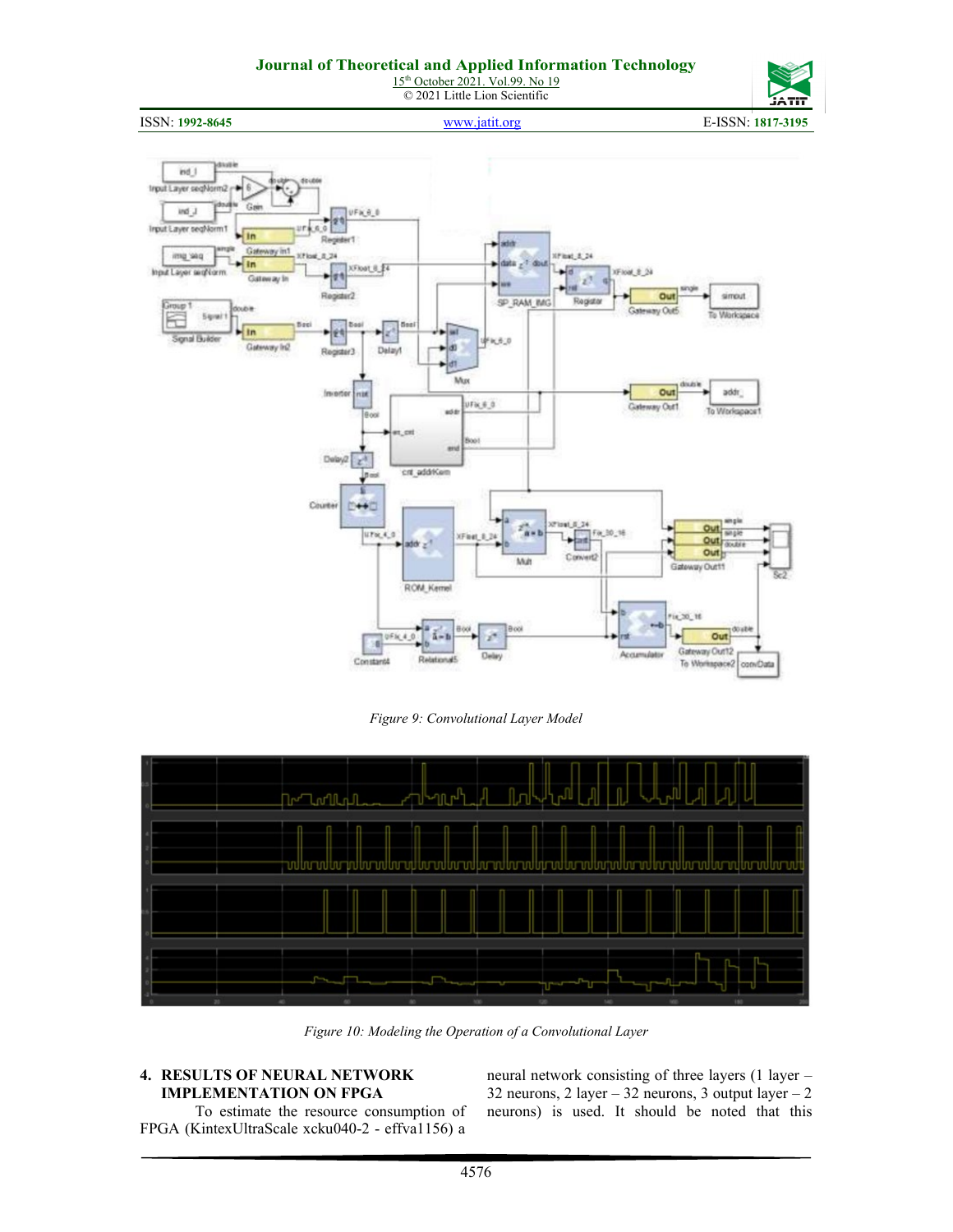| <b>ISSN: 1992-8645</b> |
|------------------------|
|                        |

ISSN: **1992-8645** [www.jatit.org](http://www.jatit.org/) E-ISSN: **1817-3195**

4577

is impossible to implement even the input layer consisting of 6400 neurons (image 80x80). The structure of the neuron could be parallelized the multiplication and accumulation operations to speed up the work. At the same time, however, the requirements to FPGA resources increase. Thus, it is necessary to find a compromise between resource consumption and speed.

# **5. DISCUSSION**

Automatic generation of the neural network structure involves writing scripts in Matlab for each individual Simulink/SysGen block (layers of convolution, subsampling, PNS neurons), as well as connecting them to each other in a single structure. So it is possible to set almost any neural network structure and generate a model in Simulink in accordance with this structure [1-8]. Result of analysis of the implementation of neural networks on FPGAs shows that the most reasonable choise is design of fully connected neural networks or convolutional neural networks. These networks is implemented on the target platform using of Matlab/Simulink and the Xilinx System Generator library.

#### **6. CONCLUSION**

The current state of artificial intelligence technologies is characterized by the combination of methods and approaches developed within the framework of unrelated research. According to international experts, there are good opportunities for the development of artificial intelligence technologies in Russia today. The breakthrough in this area was made possible due to the development of modern information technologies and the development of new computing tools. Artificial intelligence technologies are based on the use of neural networks. For the development of neural networks, the possibility of neural networks working on various software and hardware platforms is an urgent issue. The development of neural network design methods is an urgent task, as it contributes to the further development of all technologies related to artificial intelligence. In this paper, there is an effective method to design fully connected neural networks or convolutional neural networks and to implement these networks on FPGAs using the Xilinx System Generator for DSP and Matlab/Simulink package. So, the developed design flow of neural networks using Matlab/Simulink and the Xilinx System Generator library is suitable for neural network design in

analysis is performed for components that work with floating point (float).

Table 1 shows total resource consumption of FPGA.

*Table 1: Total Resource Consumption of FPGA with Neural Network*

| Resources            | Used | Availabl | Usag         |
|----------------------|------|----------|--------------|
|                      |      | е        | $(% )^{(0)}$ |
| Numberofregistercell | 1192 | 484800   | 2.46         |
| s                    |      |          |              |
| <b>NumberLUTs</b>    | 4398 | 242400   | 18.14        |
|                      |      |          |              |
| NumberBlock RAM      | 33   | 600      | 5.5          |
| NumberDSPsBlock      | 72   | 1920     | 3.75         |

Resource consumption of neurons of different layers is shown in Table 2.

*Table 2: Resource Consumption of Neurons of Different Layers*

| Resources        | Laye           | Use          | Availab | Usag   |
|------------------|----------------|--------------|---------|--------|
|                  | rs             | d            | le      | e      |
|                  |                |              |         | $(\%)$ |
| Numberofregister | $\mathbf{1}$   | 184          | 484800  | 0,03   |
| cells            |                |              |         | 8      |
|                  | $\overline{2}$ | 152          |         | 0,03   |
|                  |                |              |         | 1      |
|                  | 3              | 586          |         | 0,12   |
| LUTsNumber       | 1              | 831          | 242400  | 0,34   |
|                  |                |              |         | 3      |
|                  | $\overline{2}$ | 408          |         | 0,16   |
|                  |                |              |         | 8      |
|                  | 3              | 216          |         | 0,89   |
|                  |                | 9            |         | 5      |
| <b>Block RAM</b> | $\mathbf{1}$   | 0.5          | 600     | 0,83   |
| Number           |                |              |         | 3      |
|                  | $\overline{2}$ | 0.5          |         | 0,83   |
|                  |                |              |         | 3      |
|                  | 3              | 0.5          |         | 0,83   |
|                  |                |              |         | 3      |
| NumberDSPsBlo    | $\mathbf{1}$   | $\mathbf{1}$ | 1920    | 0,05   |
| ck               |                |              |         | 2      |
|                  | $\overline{c}$ | $\mathbf{1}$ |         | 0,05   |
|                  |                |              |         | 2      |
|                  | 3              | 4            |         | 0,21   |

The resource consumption of FPGA are estimated with the System Generator for DSP in Post Implementation mode with standard synthesis and implementation strategies (for the purity of the assessment).

Analyzing the data presented above, we can conclude that with the help of such structure, it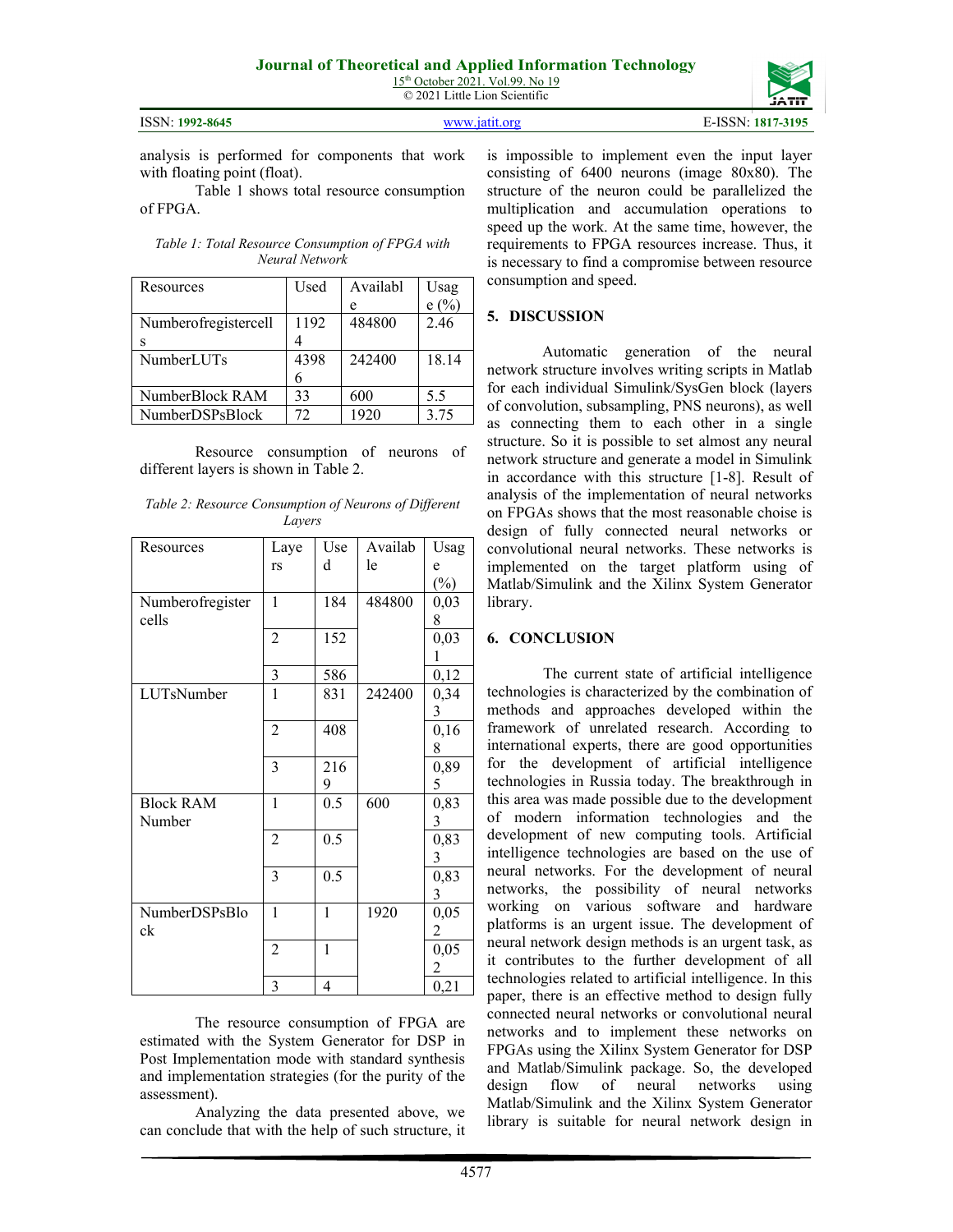15<sup>th</sup> October 2021. Vol.99. No 19 © 2021 Little Lion Scientific

|                 | $\sim$ 2021 Divis Divis Description | _________<br>ייית            |
|-----------------|-------------------------------------|------------------------------|
| ISSN: 1992-8645 | unuu 195                            | -ISSN:<br>$\vdots$ 1817-3195 |

projects of radar signal processing in radio engineering systems, as well as in simulation modeling projects. Writing or reading an image in RAM should be represented in a quadratic form when implementing neural networks according to this method. The developed method is used to design neural networks recognizing linear signals (one-dimensional), then the indexes to write or read the signal in RAM have a simpler appearance. The other modules of the developed library are not change the appearance because of the versatility of the modules. The developed methods contribute to the creation of conditions for improving the efficiency and the formation of fundamentally new areas of activity in the field of artificial intelligence and neural networks.

# **7. ACKNOWLEDGEMENTS**

The research was carried out under the project "Creation of high-tech production of hardware and software systems for processing agricultural raw materials based on microwave radiation" (Agreement with the Ministry of Education and Science of the Russian Federation No. 075-11-2019-083 of 20.12.2019, SFedU Agreement No. 18 of 20.09.2019, number of work in SFedUNo. XD/19-25-RT).

# **REFRENCES:**

- [1] J. Qiu, J. Wang, S. Yao, K. Guo, B. Li, E. Zhou, J. Yu, T. Tang, N. Xu, S. Song, Y. Wang, and H. Yang,"Going Deeper with Embedded FPGA Platform for Convolutional Neural Network", in*Proceedings of the 2016 ACM/SIGDA International Symposium on Field-Programmable Gate Arrays - FPGA '16*, Monterey, California, USA, February 21-23, 2016, pp. 26- 35.https://doi.org/10.1145/2847263.2847265
- [2] S.P. Shipitsin, and M.I.Yamaev,"Development of hardwareoriented neural networks on FPGA and ASIC",*Bulletin of the Perm National Research Polytechnic University. Electrical engineering, information technology*, *control systems*, No. 31, 2019, pp. 177-192.
- [3] M. Alçınİ.Pehlivan, and İ. Koyuncu,"Hardware design and implementation of a novel ANN-based chaotic generator in FPGA",*Optik*,Vol. 127,No. 13, 2016, pp. 5500-5505.
- [4] A.N. Vorob'ev,D.Yu.Shidlovsky, and A.A.Bagrov,"Hardware implementation of convolutional neural network on FPGA using

model-oriented design",in *Digital signal processing and its application–DSPA-2019*,Moscow, Russia, March 27-29, 2019, pp. 423-429.

- [5] M. Bahoura,"FPGA implementation of an automatic wheezing detection system",*Biomedical Signal Processing and Control*,Vol. 46, 2018,pp. 76-85.
- [6] S. Oniga,"A new method for FPGA implementation of artificial neural network used in smart devices",in *International computer science conference microCAD*,Miskolc, Hungary, March 2005, pp. 31-36
- [7] Y. LeCun, L. Bottou, Y. Bengio, and P. Haffner,"Gradient-based learning applied to document recognition",*Proceedings of the IEEE*,Vol. 86,No. 11, 1998, pp. 2278-2324.
- [8] P. Sibi, S.A. Jones, and P.Siddarth,"Analysis of different activation functions using back propagation neural networks",*Journal of Theoretical and Applied Information Technology*,Vol. 47,No. 3, 2013,pp. 1264- 1268.
- [9] S. Jeon, and K.C. Lee, "Comparison of cephalometric measurements between conventional and automatic cephalometric analysis using convolutional neural network",*Progress in Orthodontics*, Vol. 22, No. 1, 2021, 14. https://doi.org/10.1186/s40510-021-00358-4
- [10] Y. Li, R. Chen, B.Sensale-Rodriguez, W. Gao, and C. Yu, "Real-time multi-task diffractive deep neural networks via hardware-software co-design",*Scientific Reports*, Vol. 11, No 1, 2021, 11013. https://doi.org/10.1038/s41598-021-90221-7
- [11] Y. Han, and Y. Han, "A deep lightweight convolutional neural network method for real-time small object detection in optical remote sensing images",*Sensing and Imaging*, Vol. 22,No 1, 2021, 24. https://doi.org/10.1007/s11220-021-00348-0
- [12] M. Ala'raj, M.F.Abbod, and M. Majdalawieh, "Modelling customers credit card behaviour using bidirectional LSTM neural networks",*Journal of Big Data*, Vol. 8,No. 1, 2021, 69. https://doi.org/10.1186/s40537-021-00461-7
- [13] T. Jiang, X.-L. Hu, X.-H. Yao, L.-P. Tu, J.- B. Huang, X.-X. Ma, J. Cui, Q.-F. Wu, and J.-T. Xu,"Tongue image quality assessment based on a deep convolutional neural network",*BMC Medical Informatics and*